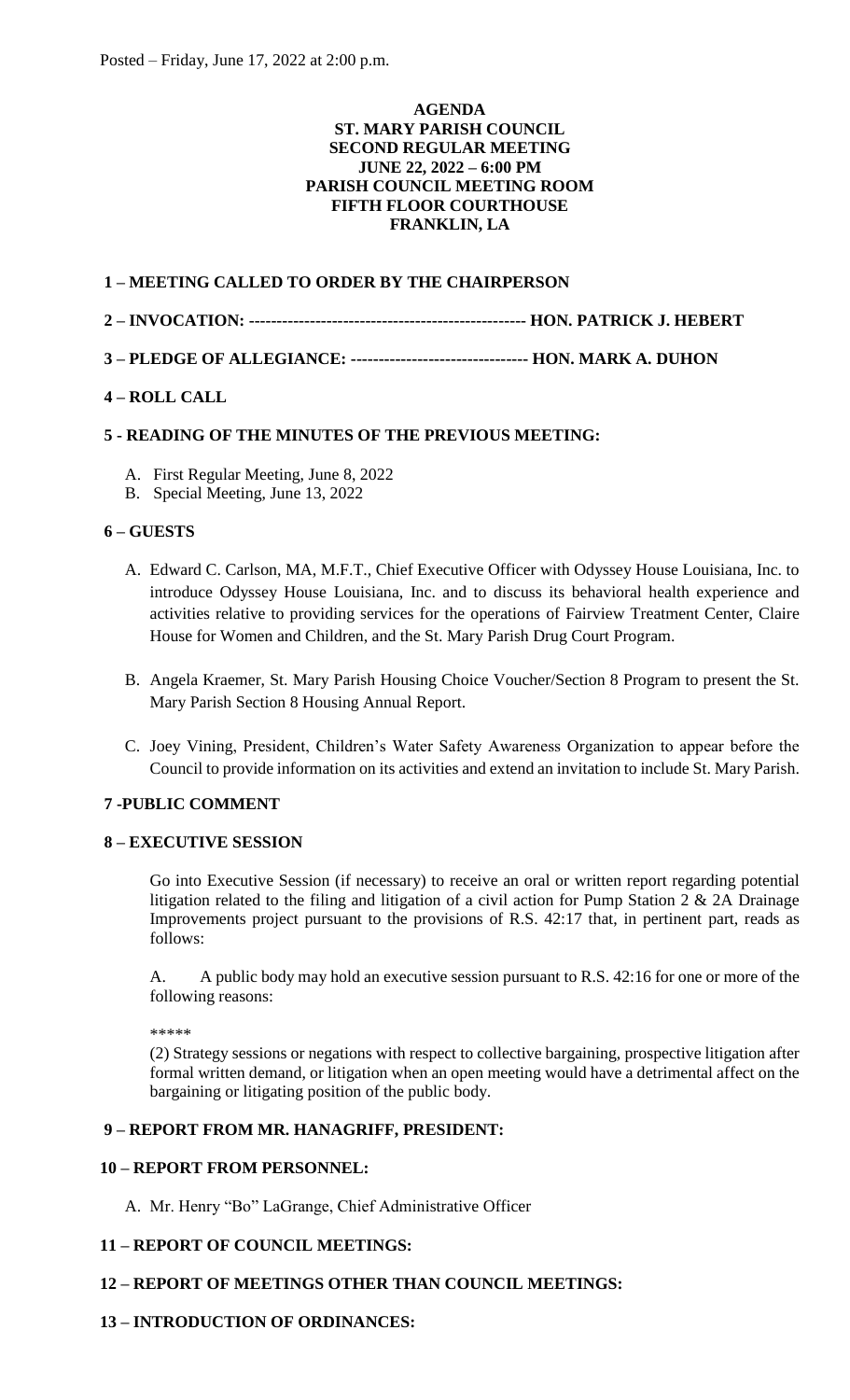# **14 – ADOPTION OF ORDINANCES:**

- A. FOR ADOPTION An Ordinance proposing an amendment to Section 2-07 of the Home Rule Charter for St. Mary Parish. (Mr. Ina)
- B. FOR ADOPTION An Ordinance declaring certain real property surplus in the Parish of St. Mary. (Mr. Ina)
- C. FOR ADOPTION An Ordinance authorizing the Parish of St. Mary to enter into a lease agreement with Odyssey House Louisiana, Inc. for the lease of property known as Fairview Treatment Center/Claire House located at 1101 Southeast Blvd., Bayou Vista, Louisiana. (Mr. Ramsey)
- D. FOR ADOPTION An Ordinance in compliance with Ordinance No. 1973, Chapter 5 Procedures, Division 5.4 General Procedures for Public Hearing, Section 5.4.2 Rezonings (Zoning Map Amendments) (Brenda Pitts). (Mr. Olander)

# **15 – RESOLUTIONS:**

- A. Resolution authorizing the Parish President to execute a Cooperative Endeavor Agreement with Odyssey House Louisiana, Inc. relative to providing services for the St. Mary Parish Drug Court Program. (Adm.)
- B. Resolution pertaining to the adoption of the HUD Section 8 Housing Choice Voucher (HCV) Program 2022 Annual Agency Plan. (Adm.)
- C. Resolution appointing an interim Constable for Ward 1 and to call a Special Election to fill the vacancy. (Rev. Mathews and Mr. Ina)
- D. Resolution authorizing the Parish President to execute a contract with Ceres Environmental Services, Inc. relative to Professional Debris Removal Services. (Adm.)
- E. Resolution authorizing the Parish President to execute a contract with DebrisTech, LLC relative to Disaster Management and Recovery Monitoring Services. (Adm.)
- F. Resolution authorizing the Parish President to execute a contract to construct a pump station building cover relative to St. Mary Parish Boudreaux to Gilmore Drainage Improvements – HMGP# 1786-101-0003. (Adm.)
- G. Resolution authorizing the Parish President to execute a Maintenance Agreement including Mowing and Litter Pickup with the State of Louisiana, Department of Transportation and Development Office of Engineering for the fiscal year ending June 30, 2023. (Adm.)
- H. Resolution authorizing the Parish President to execute a Grant Agreement with the Federal Aviation Administration relative to Runway and Taxiway Rehabilitation – Design for the Harry P. Williams Memorial Airport, FAA AIP Grant No. 3-22-0044-023-2022. (Adm.)

## **16 – OLD BUSINESS:**

- A. Discuss and take action, if necessary, on items discussed in Executive Session.
- B. Referred from the June 8, 2022 Regular Meeting Appointments to the following Boards and Commissions:

## **Elizabeth B. Davis Memorial Park Advisory Committee (Four Corners) – 5 Vacancies**

Eva D. Rollins – Present Member Eric Randle Juanita Marie Hines

## **17 – NEW BUSINESS:**

A. We received the following financial statements: